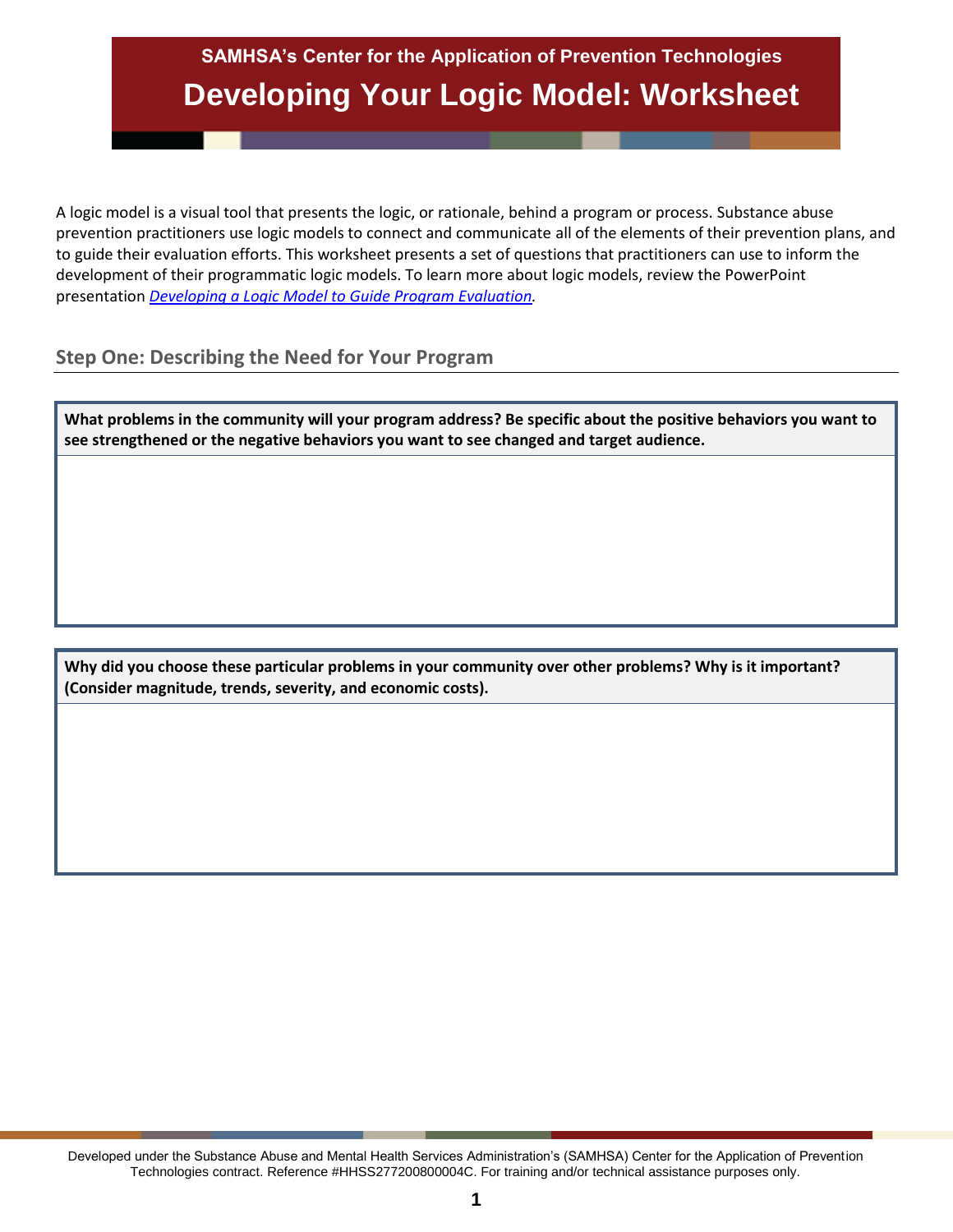**What conditions or factors in your community contribute to these problems? Consider factors specific to your community. (Note: This is your explanatory theory).**

**Are there other efforts in the community that address these problems? If so, how well? If not, why?**

**How does your program fit relative to other approaches in your community? Does your program or practice add anything different?**

**Do you expect support from your community or organization for your program? Why or why not?**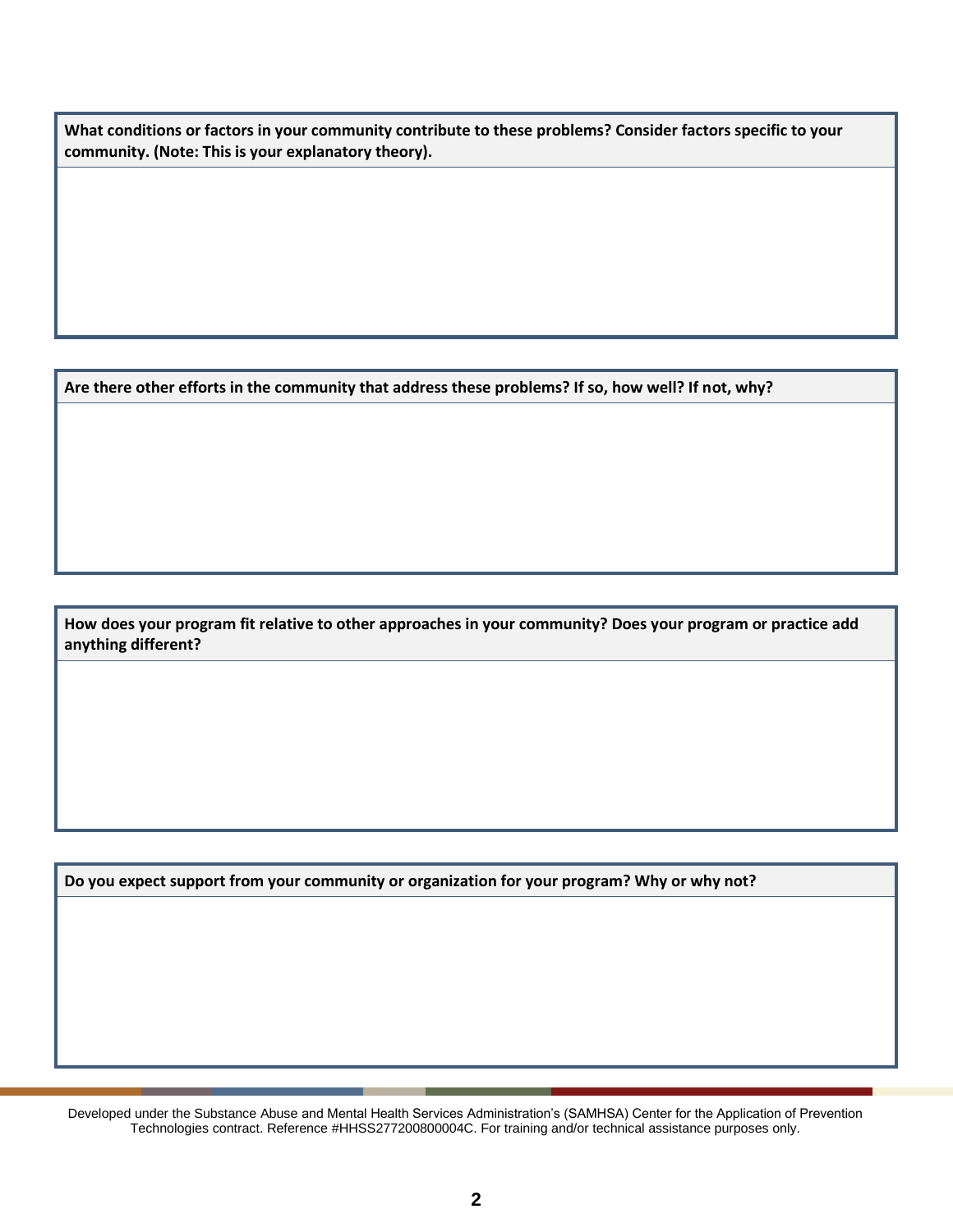**Summary Statement of your Community's Needs**

**Step Two: Defining Goals** 

**What do you want to see changed in the long term?**

**Write your goal statement(s) here. Remember to tie your goals directly to your** *need statement***.**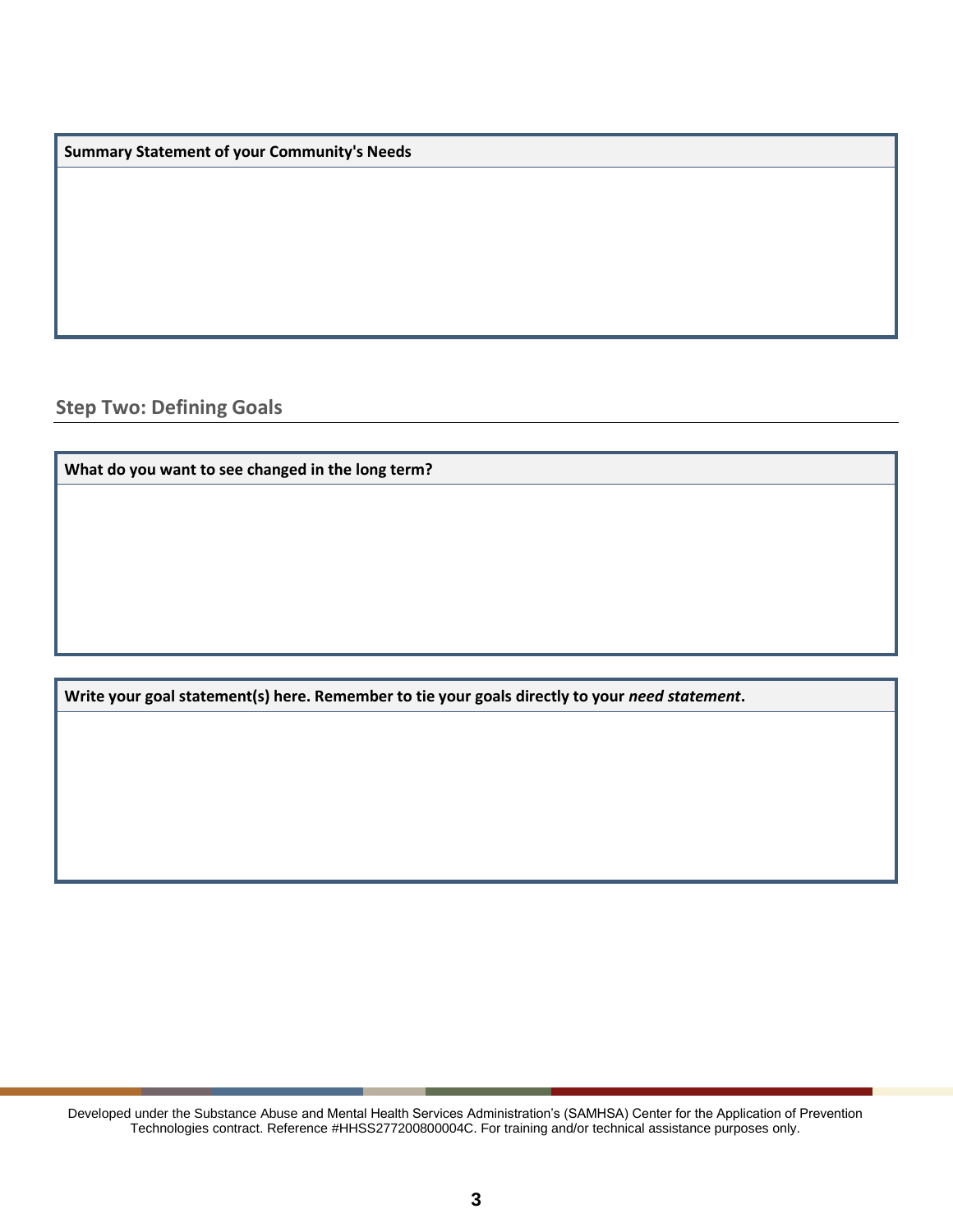**What specific changes do you anticipate will result from participation in your program? (or exposure to your practice or policy)?**

**Are you expecting changes at the individual, organizational, community or policy level?**

**If individuals, then which individuals, and what about them (i.e., knowledge, attitudes, behavior), do you expect to see change?**

**What will be the expected magnitude of these changes? (e.g., at least 80% of participating youth will report an increase in their appreciation of their tribal heritage)**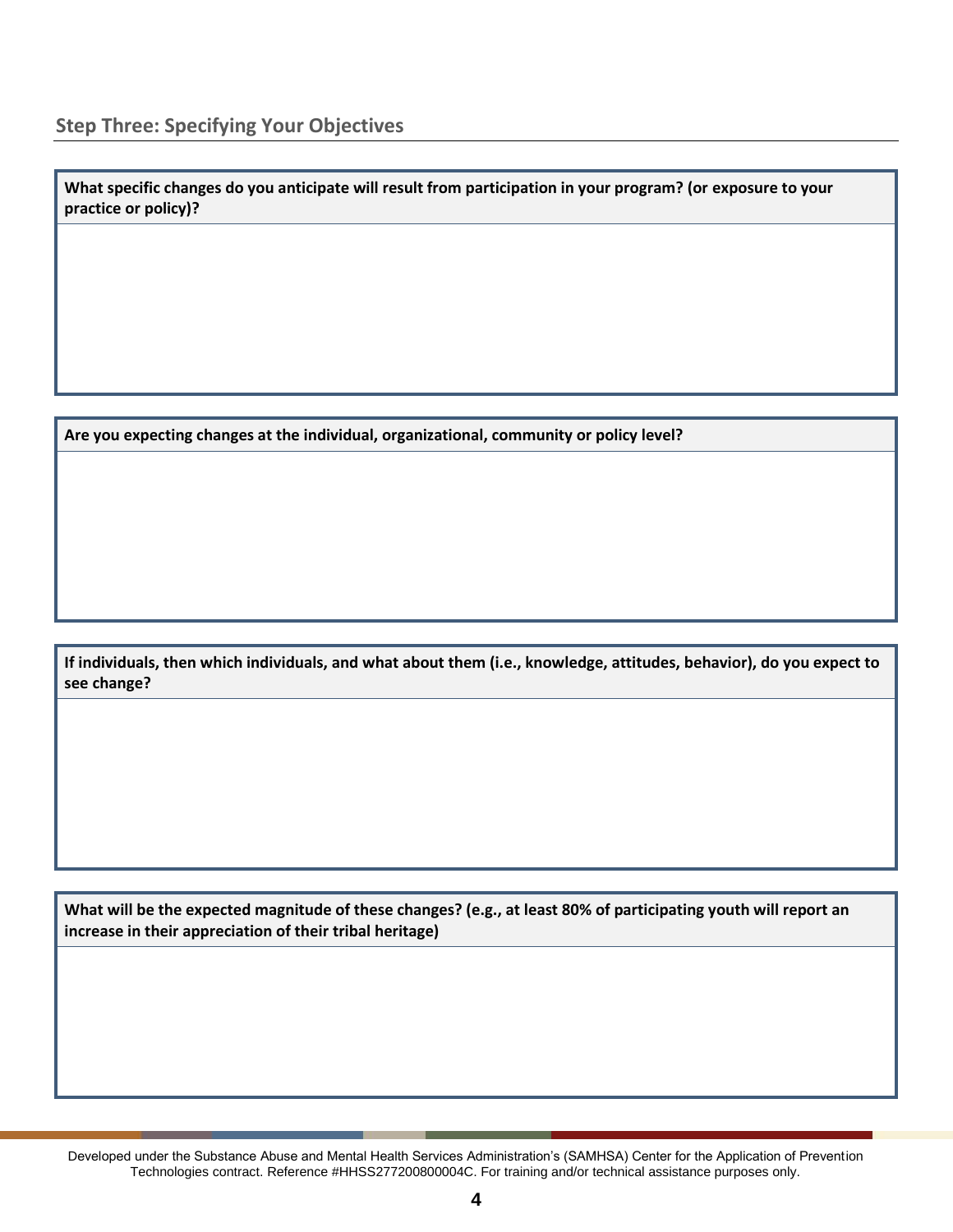**What will be the expected magnitude of these changes? (e.g., at least 80% of participating youth will report an increase in their appreciation of their tribal heritage)**

**When do you anticipate seeing these changes?**

**Write your short-term objective(s) here. Remember to tie your objectives directly to your problem statement and to the contributing factors that you identified.**

**Write your** *long-term* **objective(s) here.**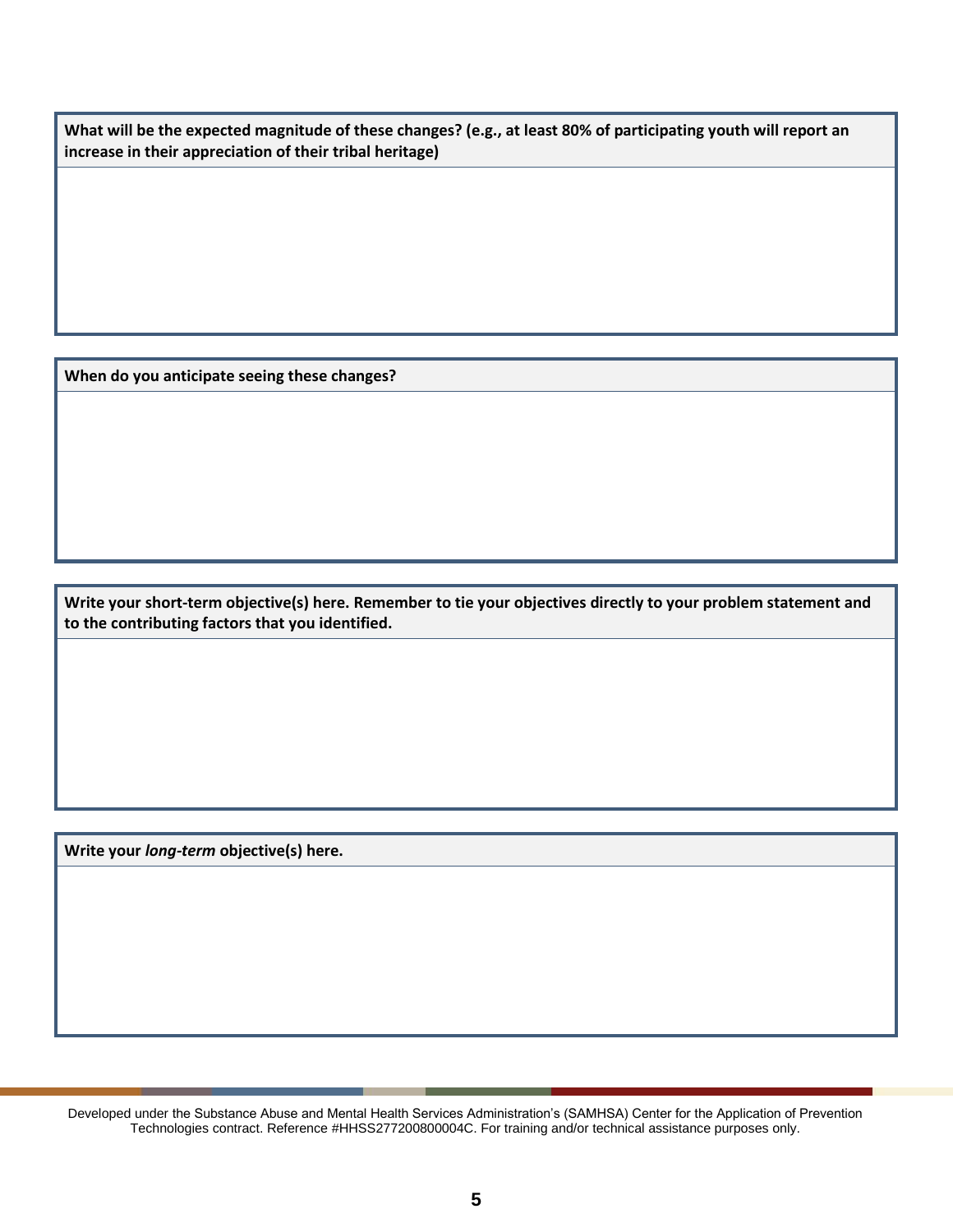**List the activities that comprise your program.**

**How will these activities address those factors that contribute to the problem (i.e., help you accomplish your goals and objectives)? These are your theories of change.**

*Review your initial list of activities.* 

**Which of these activities are critical to program success (i.e., must be in place for your program to succeed)?**

**Which of these are short-term activities?**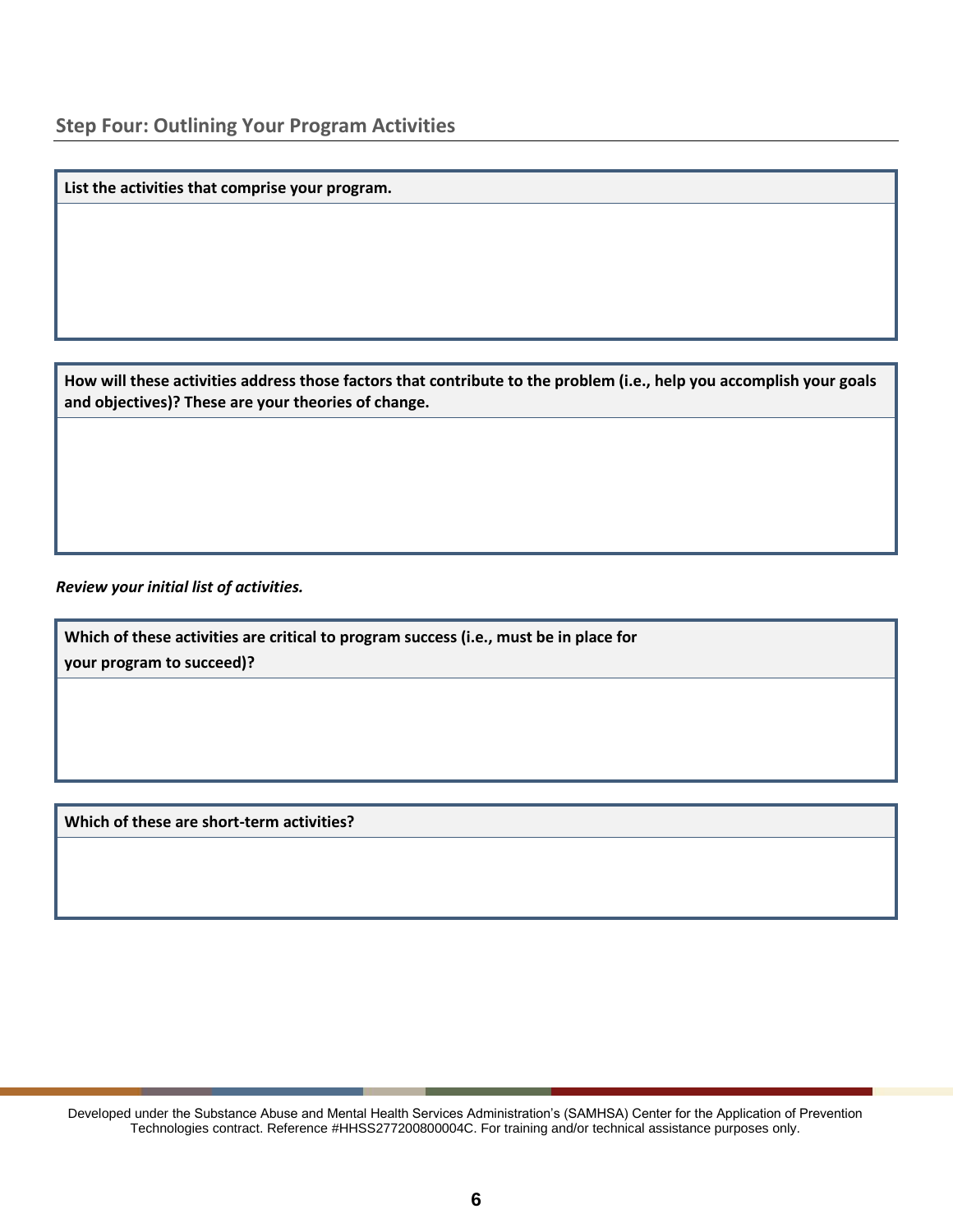**Which of these are long-term activities?**

**Step Five: Identifying People Who Care If Your Program Succeeds** 

**Who is responsible for implementing your program?**

**Who else—other than staff—wants your efforts to succeed?**

**Who in your community may want to see your program fail?**

*Consider your program activities. Have you engaged the people you need in order for your program to succeed? If not, who is missing? How will you bring them on board? Consider creating a chart:* 

| <b>Program Activity</b> | Who Will Make it Happen? | <b>Are They On-</b><br>Board? | If Not, How Can You Get<br><b>Them There?</b> |
|-------------------------|--------------------------|-------------------------------|-----------------------------------------------|
|                         |                          |                               |                                               |

Developed under the Substance Abuse and Mental Health Services Administration's (SAMHSA) Center for the Application of Prevention Technologies contract. Reference #HHSS277200800004C. For training and/or technical assistance purposes only.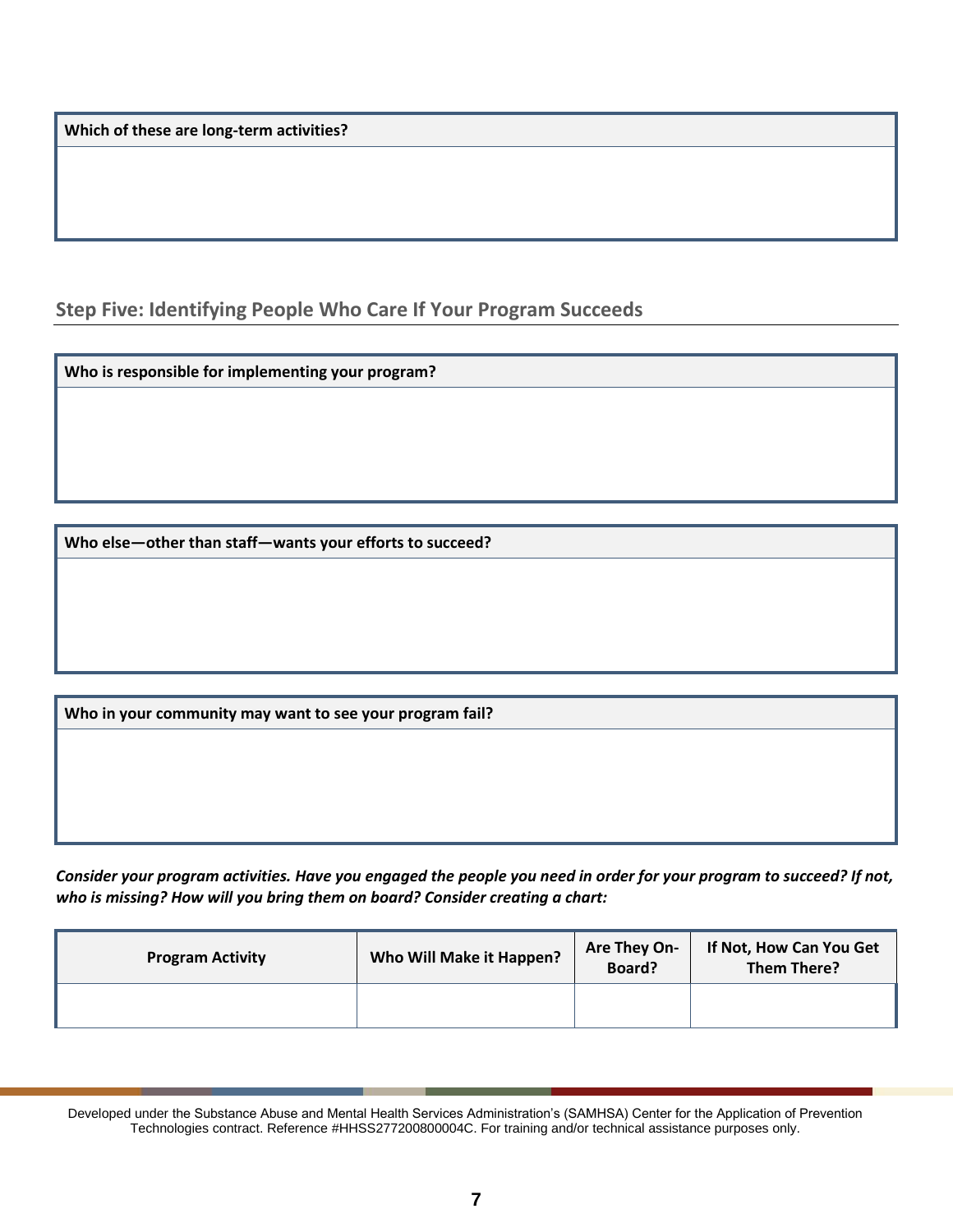| <b>Program Activity</b> | Who Will Make it Happen? | Are They On-<br>Board? | If Not, How Can You Get<br><b>Them There?</b> |
|-------------------------|--------------------------|------------------------|-----------------------------------------------|
|                         |                          |                        |                                               |
|                         |                          |                        |                                               |
|                         |                          |                        |                                               |
|                         |                          |                        |                                               |
|                         |                          |                        |                                               |

## **Step Six: Choosing the Right Process Measures**

| How will you know your activities happened, as planned? |  |  |
|---------------------------------------------------------|--|--|
|                                                         |  |  |
|                                                         |  |  |
|                                                         |  |  |
|                                                         |  |  |

*For each activity, list the kinds of information you need to determine if it was implemented as planned:* 

| <b>Program Activity (from Step 5)</b> | <b>Process Measure</b> |
|---------------------------------------|------------------------|
|                                       |                        |
|                                       |                        |
|                                       |                        |
|                                       |                        |
|                                       |                        |
|                                       |                        |

Developed under the Substance Abuse and Mental Health Services Administration's (SAMHSA) Center for the Application of Prevention Technologies contract. Reference #HHSS277200800004C. For training and/or technical assistance purposes only.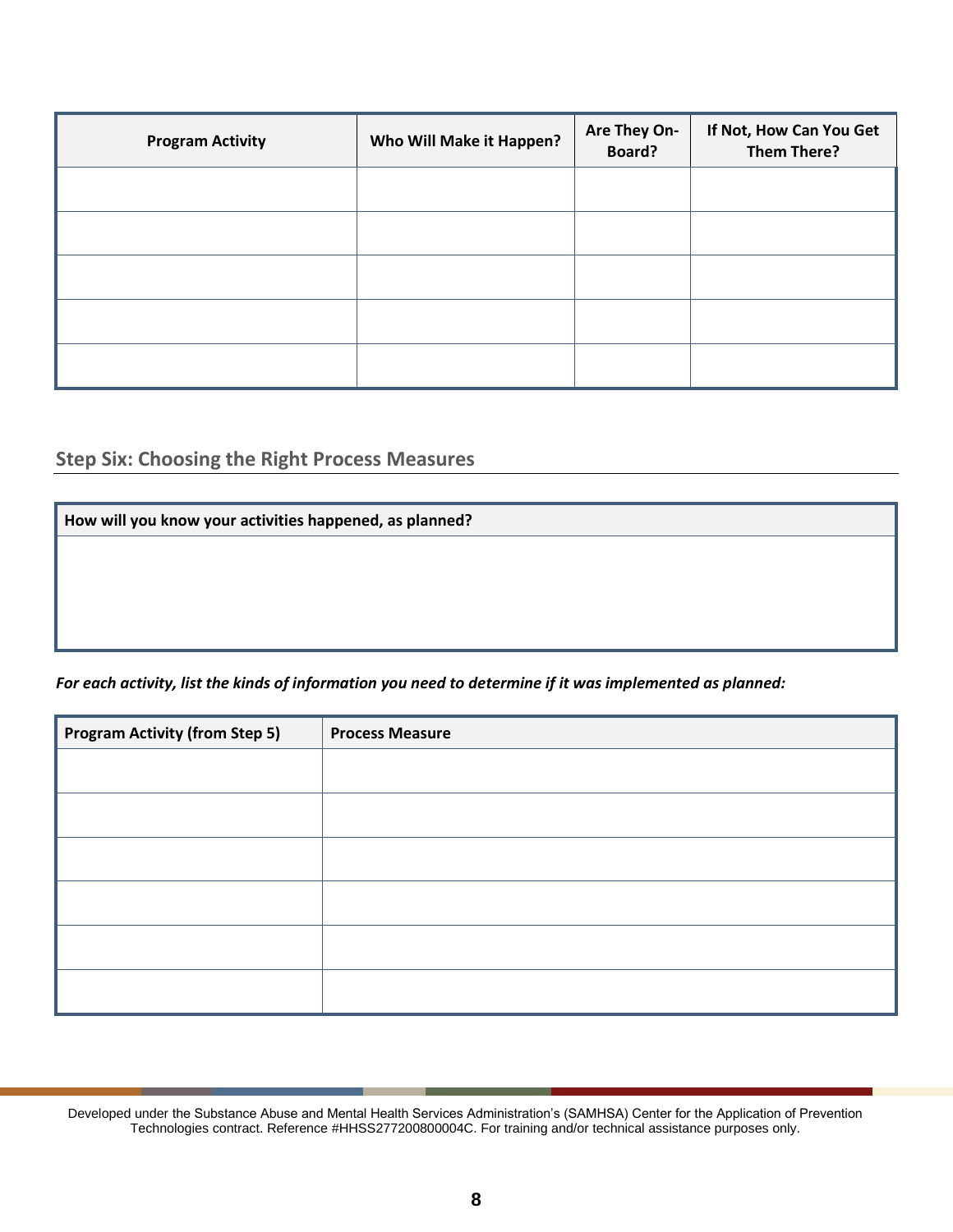**List the measures you will use to collect each kind of information.**

**How will you ensure that activities are being implemented reliably--as it was originally?**

### **Step Seven: Choosing Outcome Measures**

**How will you measure program-produced changes?**

**List your short-term outcome measures (these should correspond with your short-term objectives).**

**List your long-term outcomes measures (these should correspond with your long-term objectives).**